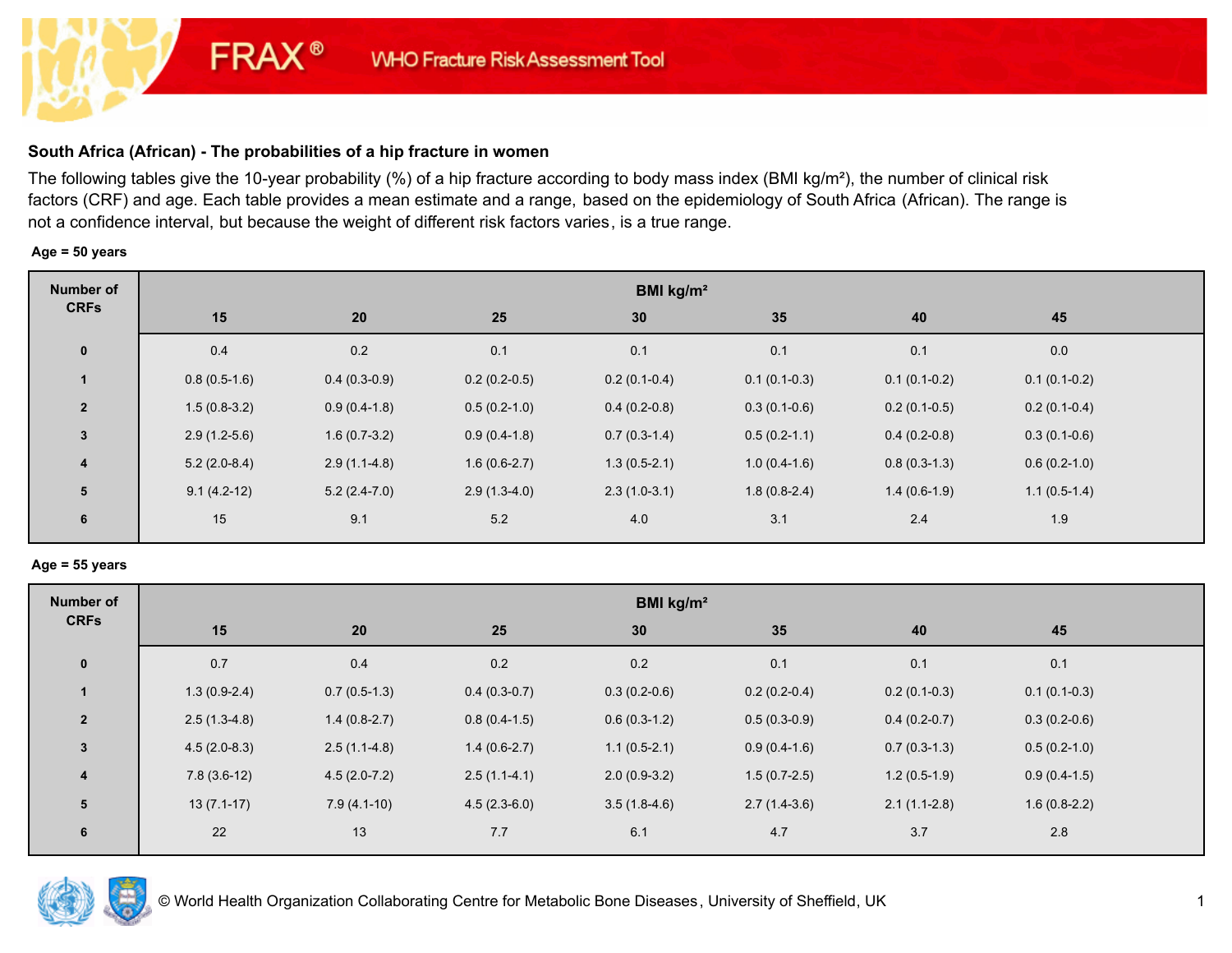## **Age = 60 years**

**FRAX®** 

| Number of               | BMI kg/m <sup>2</sup> |                |                |                |                |                |                |  |  |
|-------------------------|-----------------------|----------------|----------------|----------------|----------------|----------------|----------------|--|--|
| <b>CRFs</b>             | 15                    | 20             | 25             | 30             | 35             | 40             | 45             |  |  |
| $\mathbf 0$             | 1.1                   | 0.6            | 0.4            | 0.3            | 0.2            | 0.2            | 0.1            |  |  |
|                         | $2.1(1.5-3.3)$        | $1.2(0.8-1.9)$ | $0.7(0.5-1.0)$ | $0.5(0.4-0.8)$ | $0.4(0.3-0.6)$ | $0.3(0.2-0.5)$ | $0.2(0.2-0.4)$ |  |  |
| $\overline{2}$          | $3.7(2.2-6.5)$        | $2.1(1.2-3.8)$ | $1.2(0.7-2.1)$ | $0.9(0.5-1.7)$ | $0.7(0.4-1.3)$ | $0.5(0.3-1.0)$ | $0.4(0.3-0.8)$ |  |  |
| $3\phantom{a}$          | $6.4(3.3-11)$         | $3.7(1.9-6.6)$ | $2.1(1.1-3.8)$ | $1.6(0.8-2.9)$ | $1.3(0.6-2.3)$ | $1.0(0.5-1.8)$ | $0.8(0.4-1.4)$ |  |  |
| $\overline{\mathbf{4}}$ | $11(5.7-17)$          | $6.5(3.3-9.9)$ | $3.7(1.9-5.7)$ | $2.9(1.4-4.4)$ | $2.2(1.1-3.5)$ | $1.7(0.9-2.7)$ | $1.3(0.7-2.1)$ |  |  |
| 5                       | 18 (11-23)            | $11(6.6-14)$   | $6.4(3.8-8.3)$ | $5.0(3.0-6.5)$ | $3.9(2.3-5.0)$ | $3.0(1.8-3.9)$ | $2.3(1.4-3.0)$ |  |  |
| 6                       | 28                    | 18             | 11             | 8.4            | 6.6            | 5.1            | 4.0            |  |  |

#### **Age = 65 years**

| <b>Number of</b> | BMI kg/m <sup>2</sup> |                |                |                |                |                |                |  |  |
|------------------|-----------------------|----------------|----------------|----------------|----------------|----------------|----------------|--|--|
| <b>CRFs</b>      | 15                    | 20             | 25             | 30             | 35             | 40             | 45             |  |  |
| $\mathbf 0$      | 1.8                   | 1.0            | 0.6            | 0.4            | 0.3            | 0.3            | $0.2\,$        |  |  |
|                  | $3.1(2.3-4.3)$        | $1.8(1.3-2.5)$ | $1.0(0.7-1.4)$ | $0.8(0.6-1.1)$ | $0.6(0.4-0.8)$ | $0.5(0.3-0.6)$ | $0.4(0.3-0.5)$ |  |  |
| $\overline{2}$   | $5.3(3.3-8.4)$        | $3.1(1.9-5.0)$ | $1.7(1.1-2.9)$ | $1.3(0.8-2.2)$ | $1.0(0.7-1.7)$ | $0.8(0.5-1.3)$ | $0.6(0.4-1.0)$ |  |  |
| $\mathbf{3}$     | $8.8(5.0-14)$         | $5.2(2.9-8.7)$ | $3.0(1.7-5.0)$ | $2.3(1.3-3.9)$ | $1.8(1.0-3.0)$ | $1.4(0.8-2.4)$ | $1.1(0.6-1.8)$ |  |  |
| $\overline{4}$   | $14(8.6-21)$          | $8.8(5.1-13)$  | $5.1(2.9-7.6)$ | $4.0(2.3-5.9)$ | $3.1(1.7-4.6)$ | $2.4(1.4-3.6)$ | $1.9(1.0-2.8)$ |  |  |
| 5                | 23 (16-28)            | $14(10-18)$    | $8.6(5.9-11)$  | $6.7(4.6-8.5)$ | $5.2(3.6-6.7)$ | $4.0(2.8-5.2)$ | $3.1(2.1-4.0)$ |  |  |
| 6                | 34                    | 23             | 14             | 11             | 8.6            | 6.7            | $5.2\,$        |  |  |

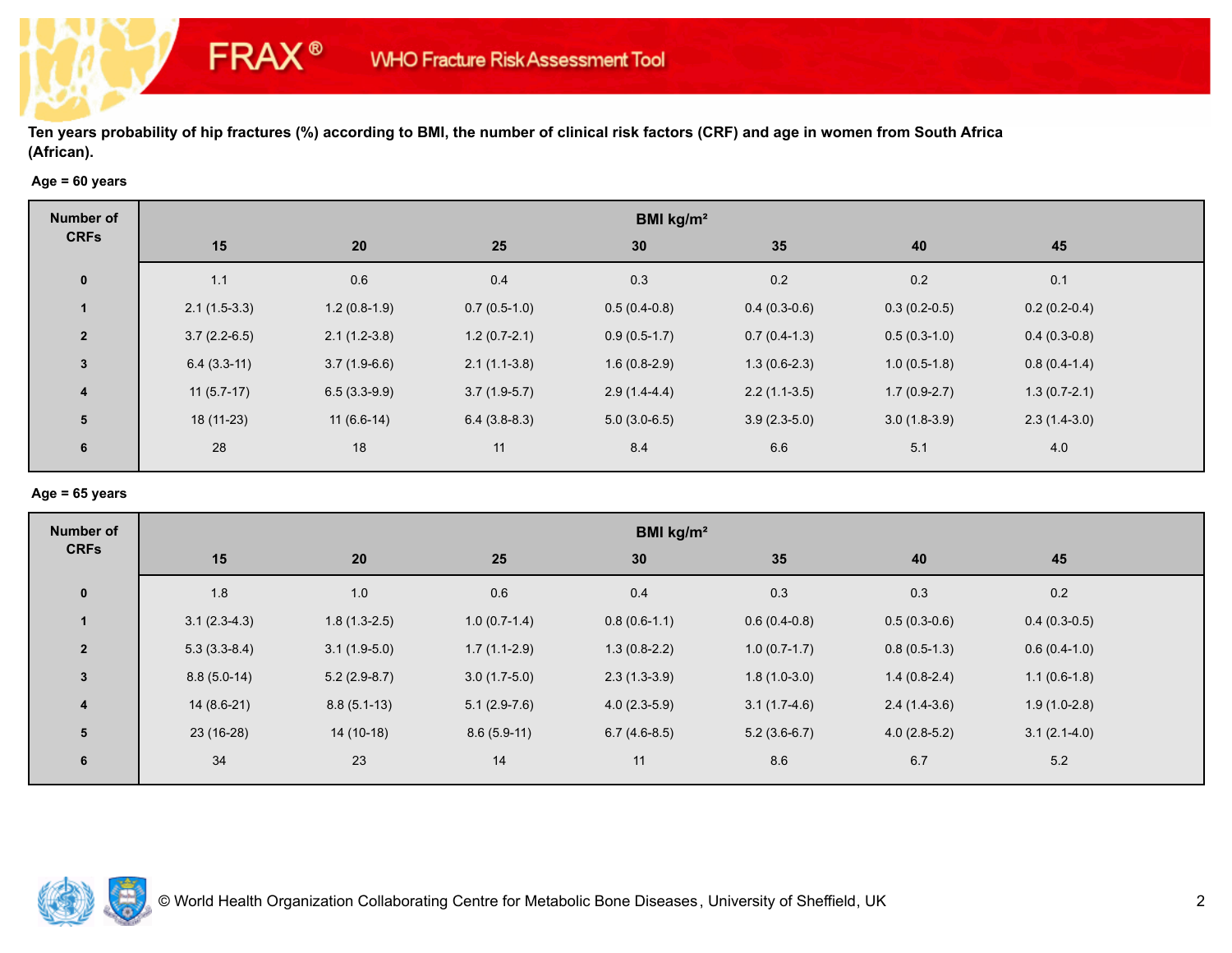## **Age = 70 years**

**FRAX®** 

| Number of               | BMI kg/m <sup>2</sup> |                |                |                |                |                |                  |  |  |
|-------------------------|-----------------------|----------------|----------------|----------------|----------------|----------------|------------------|--|--|
| <b>CRFs</b>             | 15                    | 20             | 25             | 30             | 35             | 40             | 45               |  |  |
| $\bf{0}$                | 2.7                   | 1.6            | 0.9            | 0.7            | $0.5\,$        | 0.4            | 0.3              |  |  |
|                         | $4.8(3.8-5.6)$        | $2.8(2.2-3.3)$ | $1.6(1.3-1.9)$ | $1.3(1.0-1.5)$ | $1.0(0.8-1.1)$ | $0.7(0.6-0.9)$ | $0.6(0.5-0.7)$   |  |  |
| $\overline{2}$          | $8.5(5.7-12)$         | $5.1(3.4-6.9)$ | $3.0(2.0-4.0)$ | $2.3(1.5-3.1)$ | $1.8(1.2-2.4)$ | $1.4(0.9-1.8)$ | $1.1(0.7-1.4)$   |  |  |
| $\mathbf{3}$            | $15(9.8-21)$          | $9.1(5.9-13)$  | $5.3(3.4-8.0)$ | $4.2(2.7-6.2)$ | $3.2(2.1-4.8)$ | $2.5(1.6-3.8)$ | $1.9(1.2-2.9)$   |  |  |
| $\overline{\mathbf{4}}$ | 24 (18-33)            | 16 (11-22)     | $9.5(6.9-14)$  | $7.4(5.4-11)$  | $5.8(4.2-8.4)$ | $4.5(3.2-6.6)$ | $3.5(2.5-5.1)$   |  |  |
| 5                       | $38(33-45)$           | 26 (22-32)     | 16 (14-20)     | $13(11-16)$    | $10(8.6-13)$   | $8.0(6.7-9.8)$ | $6.2(5.2 - 7.7)$ |  |  |
| 6                       | 54                    | 41             | 27             | 22             | 17             | 14             | 11               |  |  |

#### **Age = 75 years**

| <b>Number of</b> | BMI kg/m <sup>2</sup> |                  |                |                |                |                |                |  |  |
|------------------|-----------------------|------------------|----------------|----------------|----------------|----------------|----------------|--|--|
| <b>CRFs</b>      | 15                    | 20               | 25             | 30             | 35             | 40             | 45             |  |  |
| $\mathbf 0$      | 3.7                   | 2.2              | 1.3            | 1.0            | 0.8            | 0.6            | 0.5            |  |  |
|                  | $7.1(5.1-12)$         | $4.4(3.1 - 7.6)$ | $2.6(1.9-4.4)$ | $2.0(1.4-3.4)$ | $1.5(1.1-2.7)$ | $1.2(0.9-2.1)$ | $0.9(0.7-1.6)$ |  |  |
| $\overline{2}$   | $13(7.6-21)$          | $8.3(4.8-14)$    | $5.0(2.8-8.8)$ | $3.9(2.2-6.8)$ | $3.0(1.7-5.3)$ | $2.3(1.3-4.1)$ | $1.8(1.0-3.2)$ |  |  |
| $\mathbf{3}$     | $23(13-35)$           | $15(8.2-24)$     | $9.3(4.9-15)$  | $7.3(3.8-12)$  | $5.7(3.0-9.4)$ | $4.4(2.3-7.4)$ | $3.4(1.8-5.7)$ |  |  |
| $\overline{4}$   | 36 (22-50)            | 26 (14-38)       | $17(8.8-25)$   | $13(6.9-20)$   | $10(5.3-16)$   | $8.1(4.1-13)$  | $6.3(3.2-9.8)$ |  |  |
| 5                | 52 (35-62)            | 41 (25-50)       | 29 (17-36)     | 23 (13-29)     | 18 (10-23)     | $15(8.0-18)$   | $11(6.2-15)$   |  |  |
| 6                | 68                    | 59               | 46             | 38             | 31             | 25             | 20             |  |  |

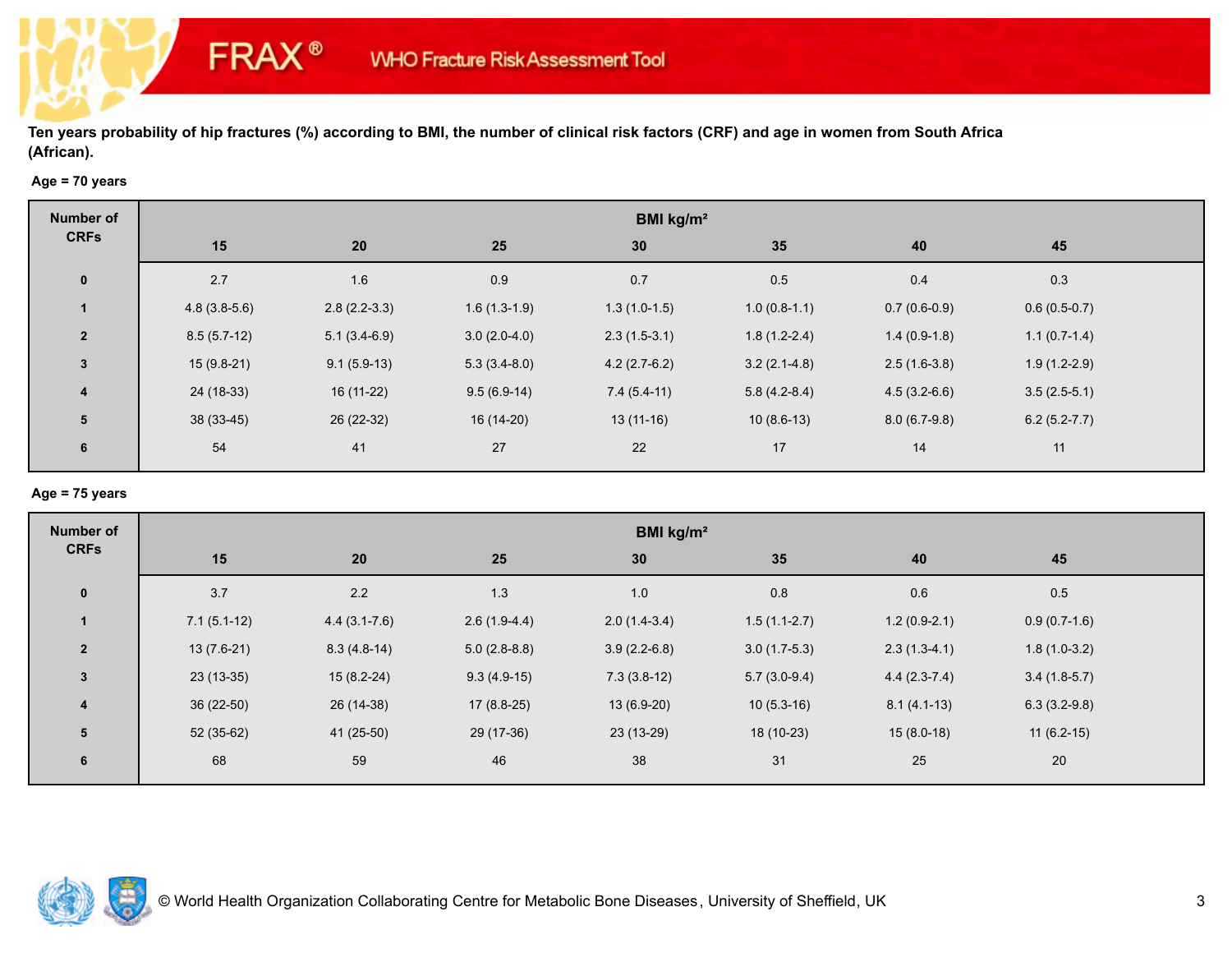#### **Age = 80 years**

**FRAX®** 

| Number of               | BMI kg/m <sup>2</sup> |                |                |                |                |                |                |  |  |
|-------------------------|-----------------------|----------------|----------------|----------------|----------------|----------------|----------------|--|--|
| <b>CRFs</b>             | 15                    | 20             | 25             | 30             | 35             | 40             | 45             |  |  |
| $\bf{0}$                | 4.6                   | 2.9            | 1.7            | 1.3            | $1.0$          | 0.8            | 0.6            |  |  |
|                         | $8.4(6.0-15)$         | $5.5(4.0-9.7)$ | $3.3(2.5-5.9)$ | $2.6(1.9-4.6)$ | $2.0(1.5-3.6)$ | $1.5(1.1-2.7)$ | $1.2(0.9-2.1)$ |  |  |
| $\overline{2}$          | $15(9.0-24)$          | $9.9(6.0-17)$  | $6.2(3.7-11)$  | $4.8(2.9-8.8)$ | $3.7(2.2-6.8)$ | $2.9(1.7-5.3)$ | $2.2(1.3-4.1)$ |  |  |
| 3                       | 24 (14-37)            | $17(9.1-28)$   | $11(5.7-19)$   | $8.8(4.4-15)$  | $6.8(3.4-12)$  | $5.3(2.6-9.1)$ | $4.1(2.0-7.1)$ |  |  |
| $\overline{\mathbf{4}}$ | $36(21-49)$           | 28 (15-39)     | 19 (9.9-28)    | $15(7.7-22)$   | $12(6.0-17)$   | $9.3(4.6-14)$  | $7.3(3.6-11)$  |  |  |
| 5                       | $51(33-60)$           | 42 (26-51)     | $31(18-38)$    | $25(14-31)$    | $20(11-25)$    | $16(8.5-20)$   | $12(6.6-16)$   |  |  |
| 6                       | 64                    | 58             | 47             | 39             | 32             | 26             | 21             |  |  |

## **Age = 85 years**

| <b>Number of</b> | BMI kg/m <sup>2</sup> |               |                |                 |                |                |                |  |  |
|------------------|-----------------------|---------------|----------------|-----------------|----------------|----------------|----------------|--|--|
| <b>CRFs</b>      | 15                    | 20            | 25             | 30 <sub>2</sub> | 35             | 40             | 45             |  |  |
| $\mathbf 0$      | 5.3                   | 3.6           | 2.3            | 1.8             | 1.4            | 1.0            | $0.8\,$        |  |  |
|                  | $9.6(6.7-17)$         | $6.7(4.8-12)$ | $4.4(3.2-7.8)$ | $3.4(2.4-6.0)$  | $2.6(1.9-4.7)$ | $2.0(1.4-3.6)$ | $1.5(1.1-2.8)$ |  |  |
| $\overline{2}$   | $16(9.9-27)$          | $12(7.2-20)$  | $8.0(4.8-14)$  | $6.2(3.7-11)$   | $4.8(2.8-8.4)$ | $3.7(2.2-6.5)$ | $2.8(1.6-5.0)$ |  |  |
| $\mathbf{3}$     | $25(15-38)$           | $20(11-31)$   | $14(7.3-23)$   | $11(5.6-18)$    | $8.5(4.3-14)$  | $6.6(3.3-11)$  | $5.1(2.6-8.6)$ |  |  |
| $\overline{4}$   | $37(22-49)$           | $31(17-42)$   | $23(12-33)$    | 18 (9.7-26)     | $14(7.5-21)$   | $11(5.8-17)$   | $8.8(4.5-13)$  |  |  |
| 5                | 50 (33-59)            | 44 (28-53)    | $36(21-44)$    | 29 (17-36)      | $24(13-30)$    | 19 (10-24)     | $15(7.7-19)$   |  |  |
| 6                | 62                    | 58            | 51             | 43              | 36             | 29             | 23             |  |  |